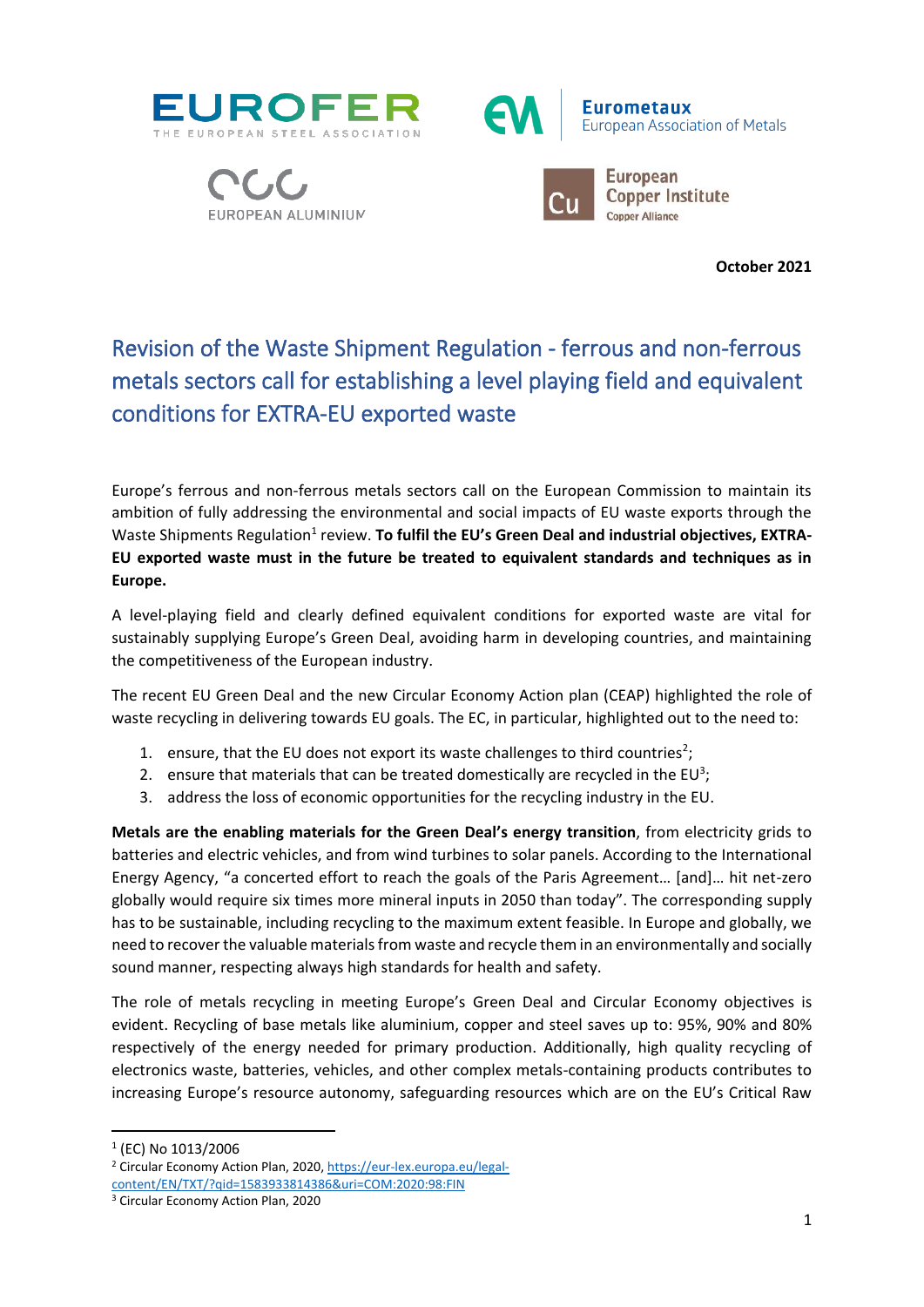Materials list<sup>4</sup> or are used by EU strategic value chains<sup>5</sup> and thus maximising social and economic benefits.

It is important that the EU export of waste only occurs where equivalent European standards in receiving countries outside the EU and efficient material recovery are guaranteed. In other words, as already established in Art. 49 of the Waste Shipment Regulation, **EXTRA-EU exports of waste have to be strictly controlled and require proof that they will be processed at the destination at least with standards and techniques equivalent to those at the European country of origin.** The ongoing revision of the Regulation is a timely and unmissable opportunity to deliver this principle, and supports more European businesses by reducing administrative and bureaucratic hurdles related to intra-EU waste shipments.

Without setting stricter rules under which waste can be exported, Europe's exports of waste metals and their wider products risk causing harm to the environment and health in developing areas of the world. A visible example is the 750,000 tonnes of electronics waste (and its contained metals) leaving Europe annually, a significant percentage of which is treated in the informal recycling sector of Africa and other regions. Such complex products can only be treated properly in state-of-the-art recycling facilities, to avoid losses of low-volume critical raw materials and to ensure safe treatment of hazardous substances.

The success of Europe's circular economy for the overall ferrous and non-ferrous metals sectors also depends on the sufficient supply of scrap. These scrap types are input materials recovered from waste that feed the recycling process for producing new metals. However, the volume of exported ferrous scrap dramatically increased from 2004 to 2019, passing from around 12,000,000 t to 21,500,000 t. Since 2002, the EU has been a net exporter of aluminium and copper scrap, with approximately 1,000,000 t each of aluminium and copper scrap departing from Europe to other parts of the world every year. These are quantities which could be absorbed in Europe, as the main reasons for their exports are higher prices paid due to the lower environmental, safety and labour standards in many importing destinations.

Without an adequate legal framework and clear applicative guidelines on controlling scrap exports and the standards and legislation at the destination, there is no level playing field, both in economic and sustainability terms. Moreover, losing valuable resources to competitors in countries with less ambitious environmental, health and safety regulations puts European producers at a disadvantage and jeopardises the EU's Green Deal ambitions.

Therefore, the revision of the Waste Shipment Regulation should substantially improve the methodology and criteria for checking the existing Environment, Health & Safety regulations and standards at the importing destinations. To that extent, strengthening the provisions of Article 49 of the Regulation is essential. More to the point, it will be necessary to impose a burden of proof on the exporters to demonstrate that conditions equivalent to the EU ones are met at importing destinations.

**We urge the European Commission to define procedures and checks of effective equivalence at the destination that consider industrial emissions(BAT AELs 6 ), climate change, waste legislation and the respect of the fundamental international rights on human, social and labour aspects in due time.** 

<sup>4</sup> Critical Raw Materials Resilience: Charting a Path towards greater Security and Sustainability <https://ec.europa.eu/docsroom/documents/42849>

<sup>5</sup> [https://ec.europa.eu/info/strategy/priorities-2019-2024/europe-fit-digital-age/european-industrial-strategy\\_en](https://ec.europa.eu/info/strategy/priorities-2019-2024/europe-fit-digital-age/european-industrial-strategy_en)

<sup>6</sup> Best Available Techniques Associated Emission Levels